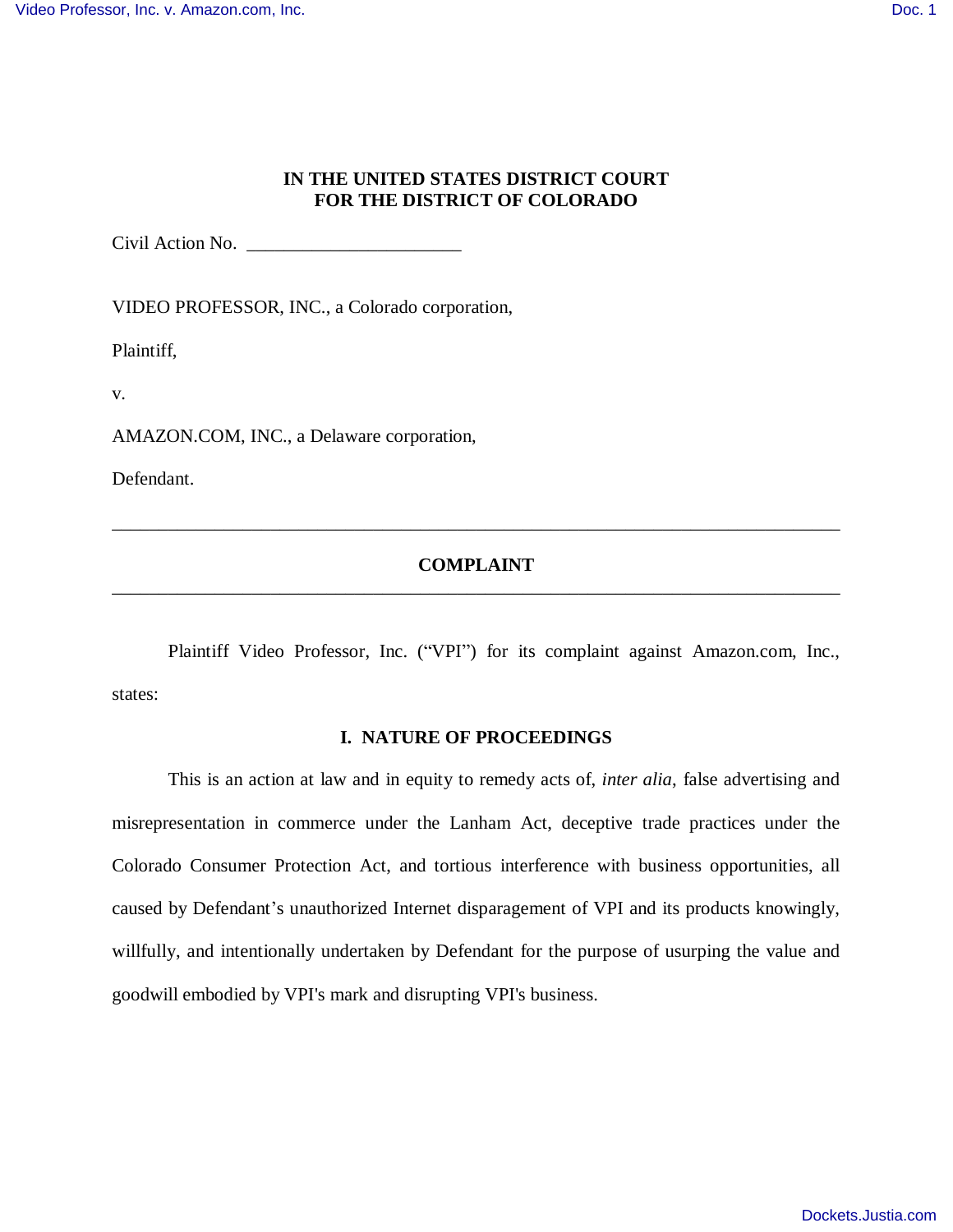VPI seeks damages including punitive and statutory damages, an accounting, the imposition of a constructive trust upon Defendant's illegal profits, the entry of a preliminary and permanent injunction, and its costs and attorney's fees.

## **II. PARTIES**

1. VPI is a Colorado corporation with its principal place of business in Lakewood, Colorado.

2. Upon information and belief, Amazon.com, Inc. ("Amazon") is a Delaware corporation with its principal place of business at  $1200 \frac{12^{th}}{2}$  Ave. South, Ste. 1200, Seattle, Washington 98144.

### **III. JURISDICTION AND VENUE**

3. The Court has jurisdiction over this action pursuant to 15 U.S.C. § 1121 (action arising under the Lanham Act); 28 U.S.C. § 1331 (federal question); 28 U.S.C. § 1338(a) (any Act of Congress relating to trademarks); 28 U.S.C. § 1338(b) (action asserting a claim of unfair competition joined with a substantial and related claim under the trademark laws); and 28 U.S.C. § 1367 (supplemental jurisdiction).

4. Upon information and belief, this Court has personal jurisdiction over Amazon because Amazon has engaged in acts or omissions within this judicial district causing injury, has engaged in acts or omissions outside of this judicial district causing injury within the district; or has otherwise made, has established contacts with this judicial district sufficient to permit the exercise of personal jurisdiction, or has had continuous and systematic contacts with this forum as a result of business regularly conducted within the this judicial district via sales over the World Wide Web and Internet.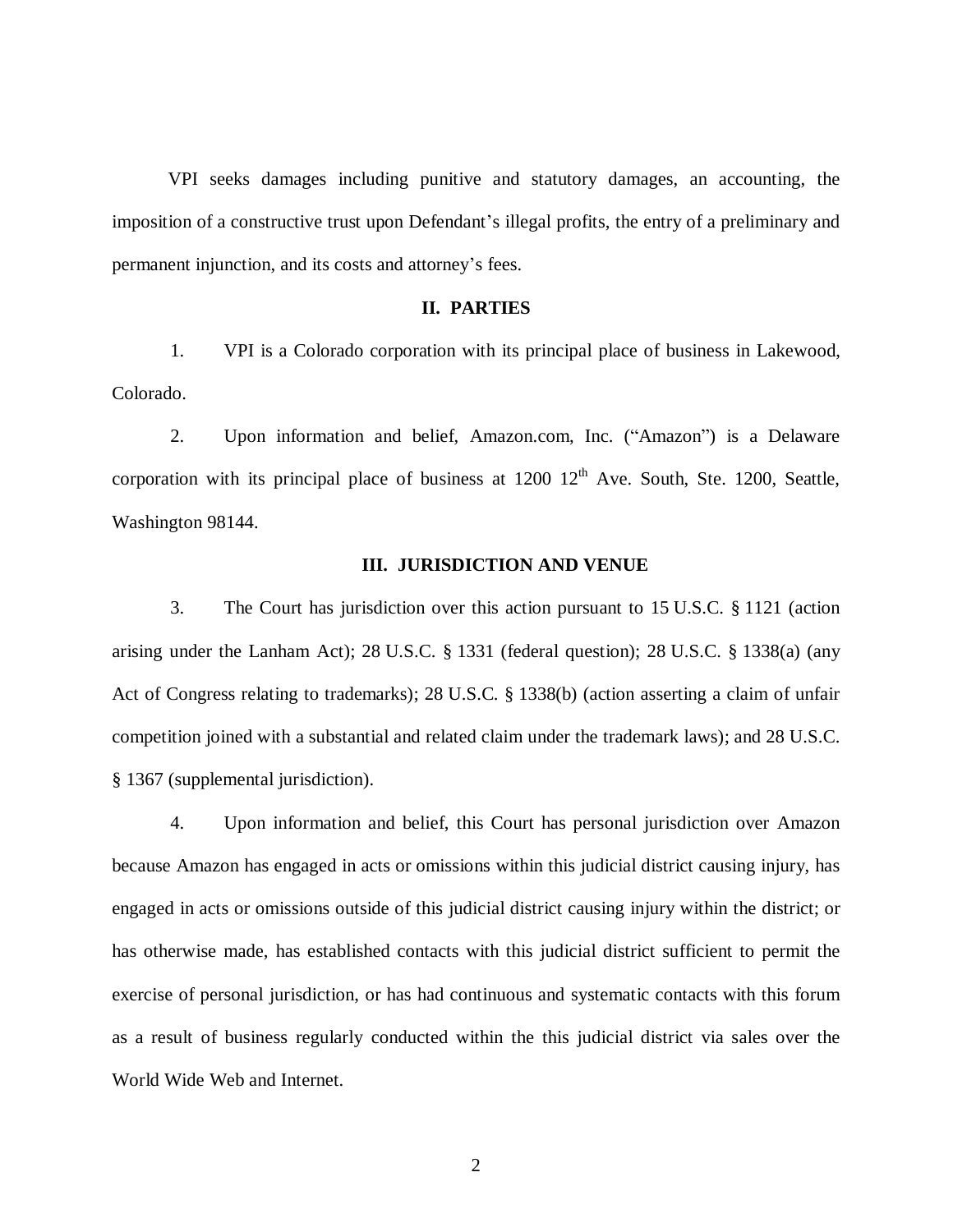5. Upon information and belief, Amazon.com maintains at least 10,000 sales to residents of the state of Colorado each year.

6. Venue is proper in this Court pursuant to 28 U.S.C. § 1391(a) and (b) because the acts of infringement and other wrongful conduct, and a substantial part of the events or omissions giving rise to the claims, occurred in the District of Colorado.

# **IV. VPI'S BUSINESS AND INTELLECTUAL PROPERTY RIGHTS**

7. VPI has been in the business of developing, marketing, and distributing for sale to retailers and the general public computer learning products including video tapes and CD-ROMs for over 20 years.

8. VPI has continuously used the name VIDEO PROFESSOR in connection with the marketing and promotion of its business and products since at least as early as April 1987.

9. Since 1987, VPI has invested millions of dollars in advertising, marketing and promoting the VIDEO PROFESSOR brand and designated products, including the running of television advertisements and infomercials throughout the United States, and advertisement and marketing through the Internet via its website located at "videoprofessor.com" and other forms of Internet advertising.

10. Millions of VPI's VIDEO PROFESSOR-branded products have been distributed and are used worldwide. VPI is the worldwide leader in the computer learning products industry.

11. The VIDEO PROFESSOR mark, as used in connection with VPI's business and the sale of its products, is world-famous, inherently distinctive, and as a result of VPI's extensive use, advertising and promotional efforts as described above, the VIDEO PROFESSOR mark is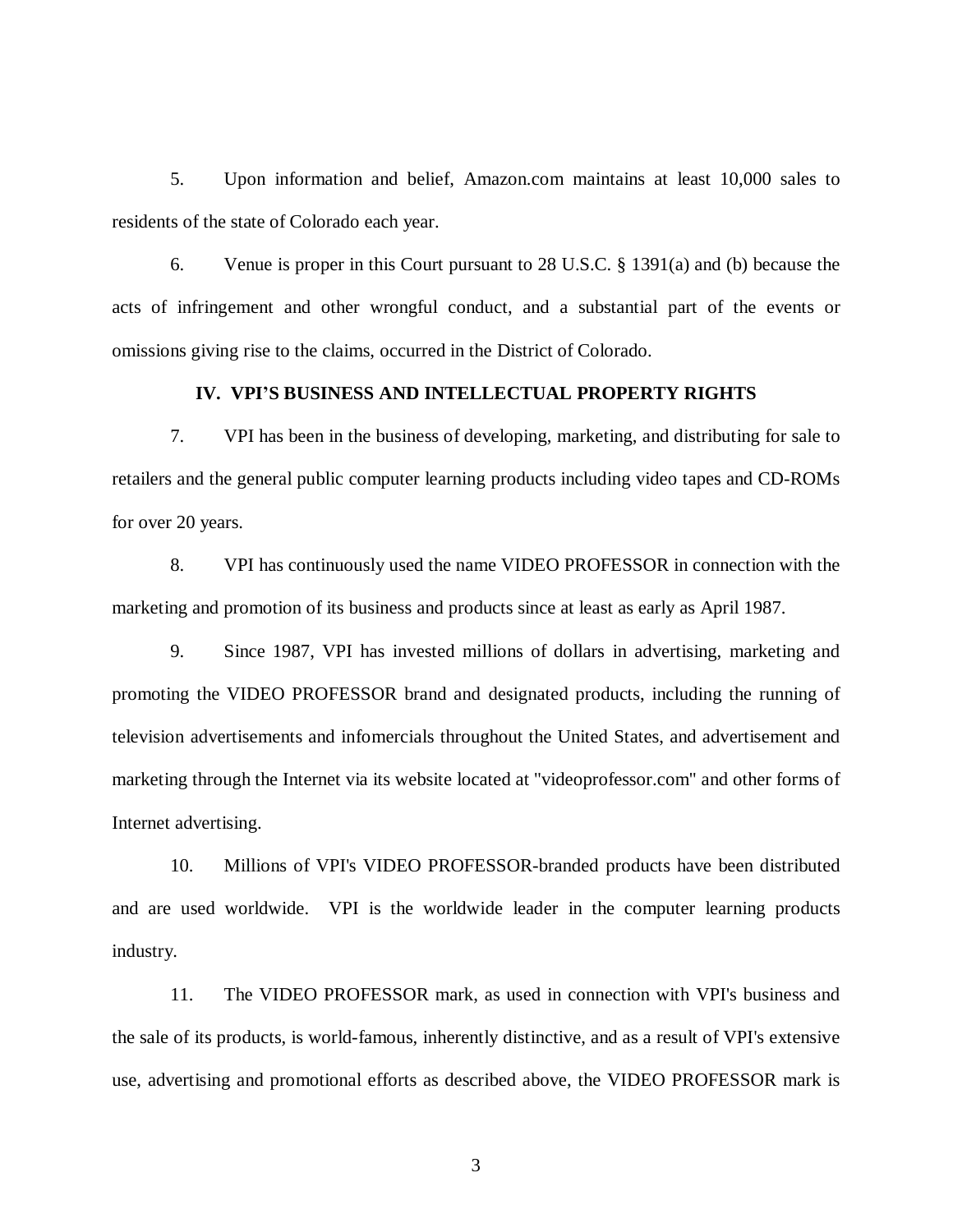well-known and is recognized by customers around the world as signifying and representing VPI's business and high quality products.

12. On August 29, 1989, VPI was duly issued United States Trademark Registration Number 1566793 for the trademark words "VIDEO PROFESSOR" used in connection with a design, and on January 2, 1990, United States Trademark Registration Number 1574578 for the trademark words "VIDEO PROFESSOR."

13. As a result of the advertising and expenditures previously described, VPI has established considerable goodwill in the VIDEO PROFESSOR trademark, which is an invaluable asset of substantial and inestimable worth to VPI.

14. Video Professor has a long-established presence as an Internet retailer. Currently, VPI uses, among others, the domain name "videoprofessor.com" as a link to its website. Through its website, VPI provides important information to its customers and potential customers regarding VPI's products, as well as an interactive means by which its customers and potential customers may order its products online. VPI's website advertising and sales are a significant and rapidly expanding portion of its business.

## **V. DEFENDANT'S INFRINGING ACTIVITY**

15. Amazon is a leading Internet retailer whose original focus on online book sales has expanded into online retail sales of music CDs, videotapes and DVDs, software, consumer electronics, kitchen items, tools, lawn and garden items, toys and games, baby products, apparel, sporting goods, gourmet food, jewelry, watches, health and personal-care items, beauty products, musical instruments, clothing, industrial and scientific supplies, groceries, and more.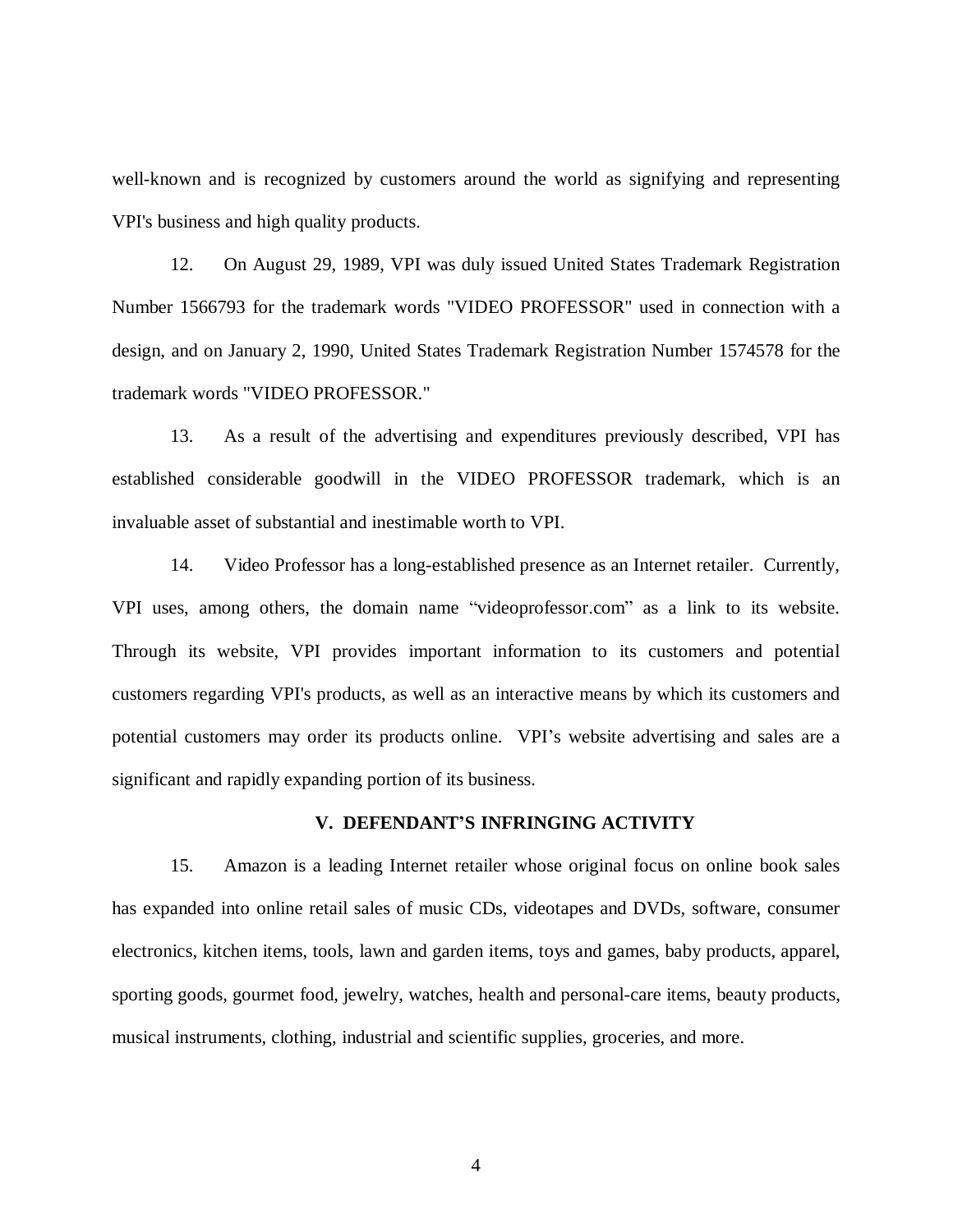16. VPI recently conducted a Google search of its Trademarks by "googling" the words "Video Professor." The search results page of this search (*see* **Exhibit A**) included as a "Sponsored Link" the following advertisement with a hyperlink or link to the website having the domain name "Amazon.com:"

> **Save at Amazon** Low prices on popular products. Qualified orders over \$25 ship free Amazon.com

17. Amazon is the registrant and owner of the domain name Amazon.com.

18. A Sponsored Link is the name given by Google to a paid advertisement placed by a third party through Google's "AdWords" program.

19. Using AdWords, an advertiser, such as Amazon, can bid on terms (keywords) an Internet user might enter as a search term on Google.

20. Google then links the advertisement to the keyword(s) purchased by the advertiser.

21. When the Internet user enters the keyword(s), it triggers the ad and the link to appear on the search results page.

22. A competitor of VPI might legitimately purchase the keywords "computer learning," so that when a user searching the Internet for computer learning information googles the words "computer learning," the competitor's ad and link would appear.

23. In this case, upon information and belief, Amazon has paid Google for the *trademarked* keywords "Video Professor," so that Amazon's ad is triggered when a person googles the words "Video Professor."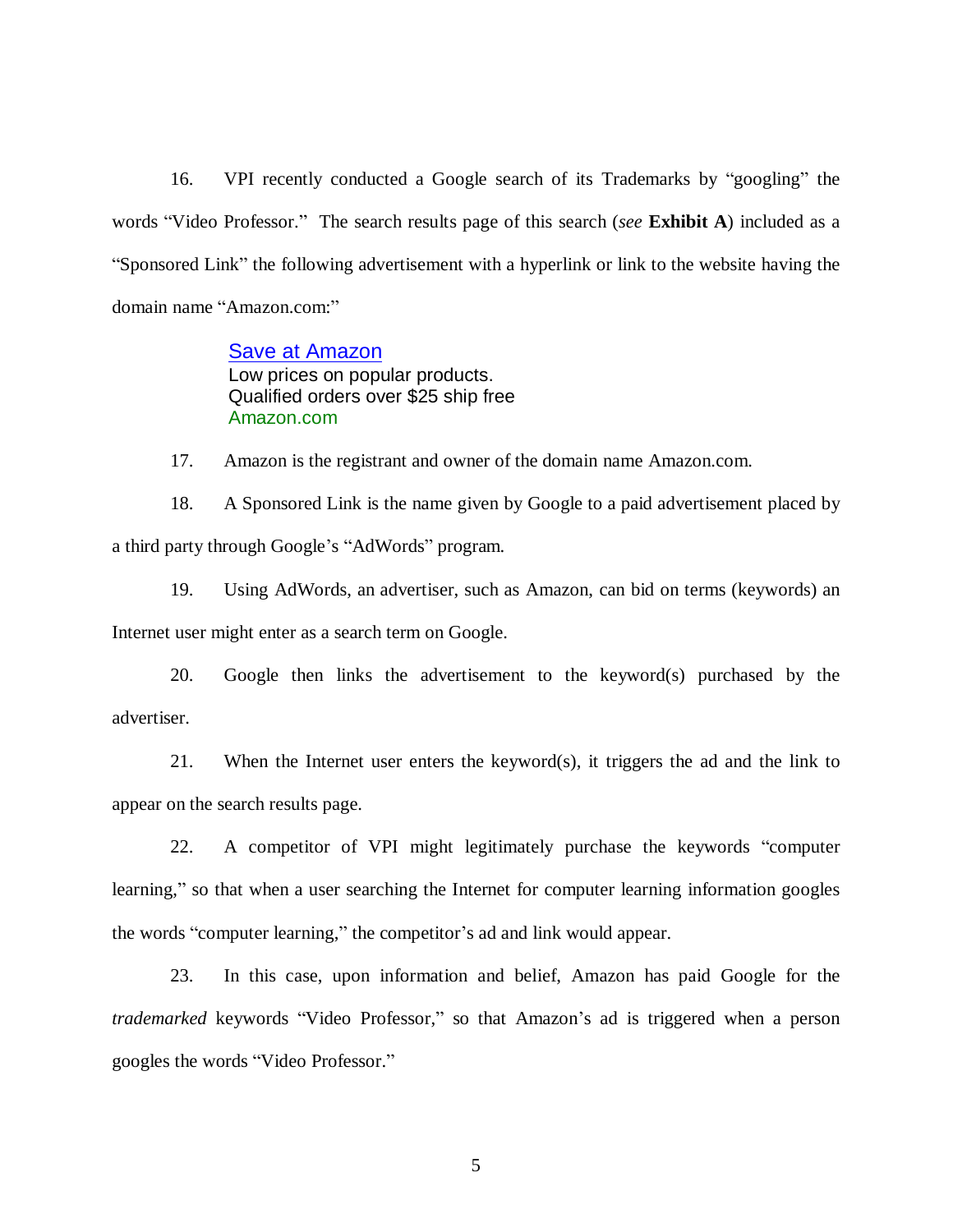24. By doing so, Amazon intends that traffic initially seeking VPI's website will be diverted to the Amazon.com website.

25. When the user clicks on the Amazon.com link, he is taken to a webpage on Amazon's website (*see* **Exhibit B**) on which Amazon advertises a number of computer learning products that directly compete with VPI's products.

26. At the top of the webpage are the words, "Search Amazon.com video professor."

27. The first six products listed on this page are computer learning CD-ROMs sold under the name "Professor Teaches."

28. The "Professor Teaches" CD-ROMs are not products of VPI, but rather of a competitor that, by choosing the name "Professor Teaches," is hoping to trade off the name and good will associated with VPI.

29. Under these circumstances, it is highly likely that a user that googles the words "Video Professor" searching for products sold by VPI might click on the Amazon.com link hoping to find "Low prices" and to "Save at Amazon," as Amazon's ad proclaims, on Video Professor products.

30. It is equally likely that once directed to the Amazon webpage having the name Video Professor at the top of the page, the user would purchase the CD-ROMs offered under the name "Professor Teaches" believing VPI to be the source of the products.

# **FIRST CLAIM FOR RELIEF (False designation of origin and false representation (15 U.S.C. § 1125(a))**

31. VPI incorporates by reference each and every allegation contained in this complaint as if fully set forth herein.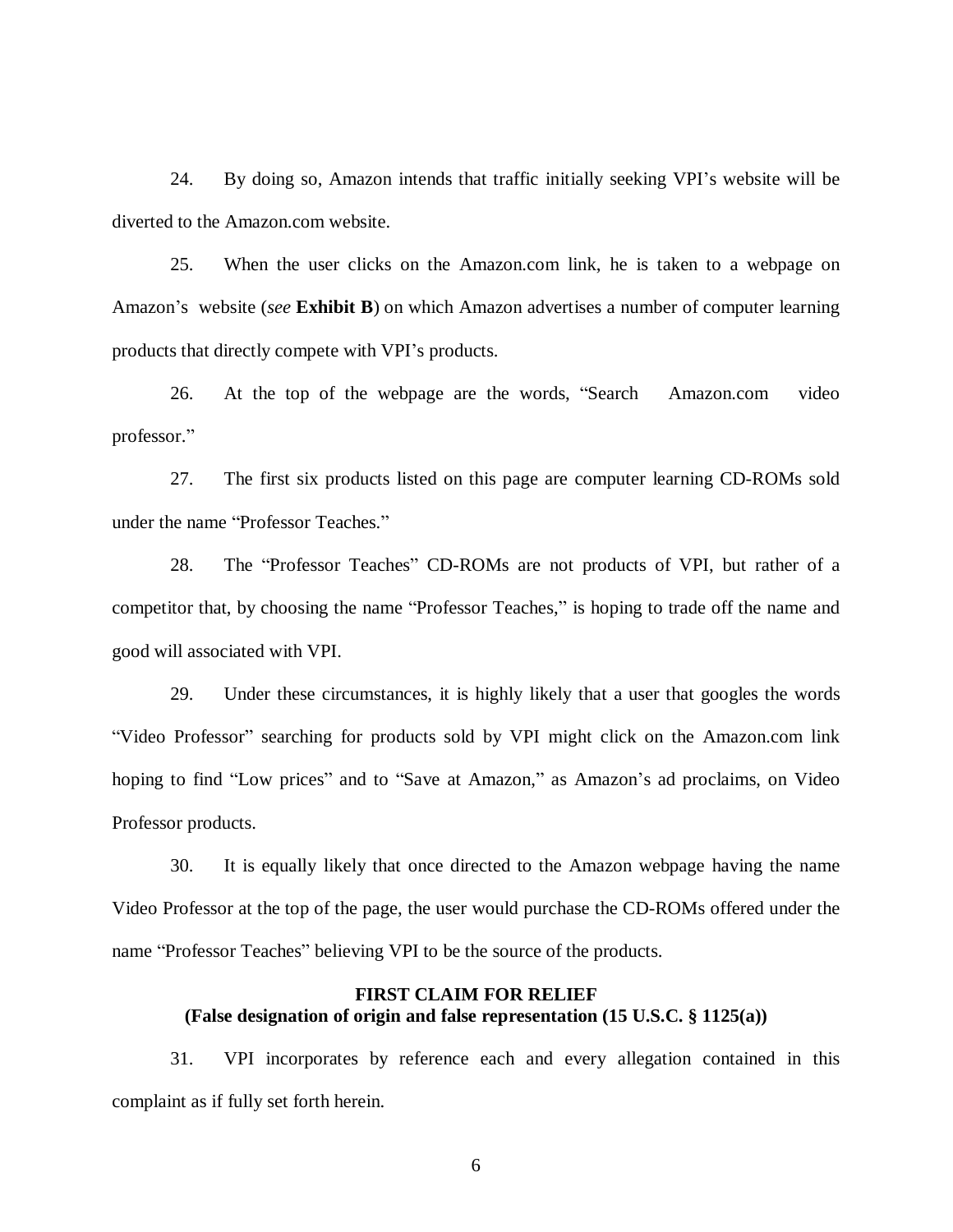32. Amazon's activities constitute false designation of origin, false descriptions and representations, and false advertising in commerce in violation of § 43(a) of the Lanham Act, 15 U.S.C. § 1125(a), because they are likely to mislead the trade and public into believing that Amazon's products originate from, are affiliated with, or are sponsored, authorized, approved or sanctioned by VPI, and because Amazon misrepresents the nature, characteristics, and qualities of VPI's goods and commercial activities in connection with the commercial advertising and promotion of his products.

33. Amazon's acts of false designation of origin, false representation, and false advertising have caused VPI to sustain monetary damage, loss, and injury, in an amount to be determined at the time of trial.

34. Amazon has engaged in and continues to engage in these activities knowingly, willfully maliciously and deliberately, so as to justify the assessment of exemplary damages against them, in an amount to be determined at the time of trial.

35. Amazon's acts of false designation of origin, false representation, and false advertising, unless enjoined by this Court, will continue to cause VPI to sustain irreparable damage, loss, and injury, for which VPI has no adequate remedy at law.

#### **SECOND CLAIM FOR RELIEF (Violation of Lanham Act – 15 U.S.C. § 1114(a))**

36. VPI incorporates by reference each and every allegation contained in this Complaint as if fully set forth herein.

37. Amazon's acts constitute trademark infringement and contributory infringement of the Trademarks. The Trademarks are registered and protected under the Trademark Act, incontestable, conclusively valid, famous, and presumed distinctive.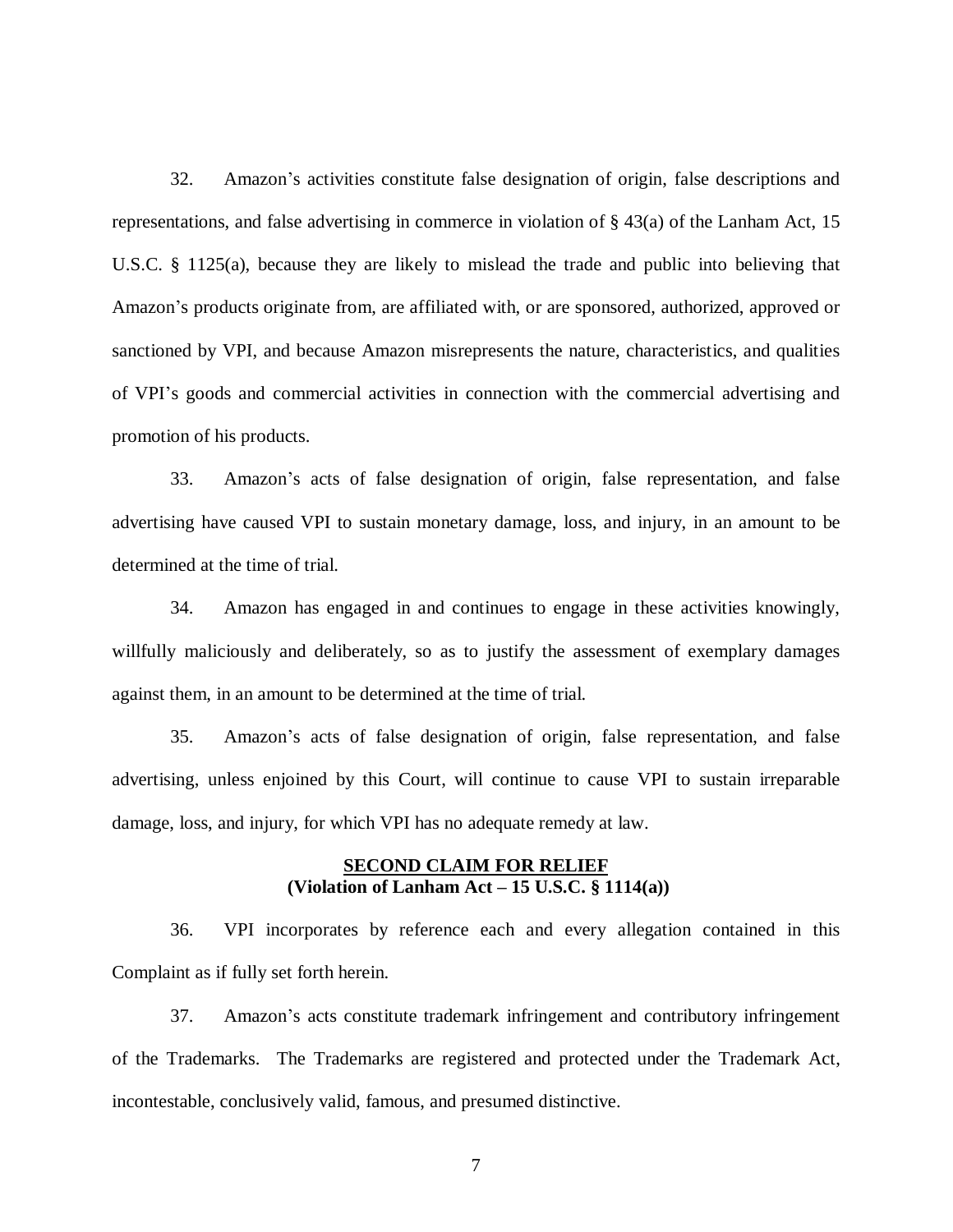38. Amazon's use of the Trademarks is likely to cause confusion, mistake and deception as to the source, origin, sponsorship, approval, endorsement or affiliation of the domain name and Amazon's business. Amazon continues to engage in its wrongful conduct with knowledge that its conduct is intended to cause confusion, mistake, or deception.

39. As a direct and proximate result of Amazon's wrongful conduct, VPI, among other things, is deprived of value in its Trademarks as a commercial asset and is unable to benefit fully from the strength of the Trademarks that has resulted from VPI's extensive advertising, sales, success, goodwill, and consumer recognition.

40. Amazon's conduct is continuing and will continue unless restrained by the Court. Unless enjoined by this Court, Amazon's breach will continue to cause VPI irreparable damage, loss, and injury for which it has no adequate remedy at law. Amazon should be enjoined from infringing the Trademarks and specifically from compensating search engine operators for displaying Amazon's ads in response to Internet searches for the Trademarks.

41. VPI has suffered and is continuing to suffer economic losses directly and proximately caused by Amazon's actions. Accordingly, VPI is entitled to injunctive relief and damages in an amount to be proven at trial.

#### **THIRD CLAIM FOR RELIEF (Violation of Colorado Consumer Protection Act)**

42. VPI incorporates by reference each and every allegation contained in this Complaint as if fully set forth herein.

43. The state of Colorado has an important interest in ensuring that persons and entities doing business with Colorado residents fully comply with Colorado laws.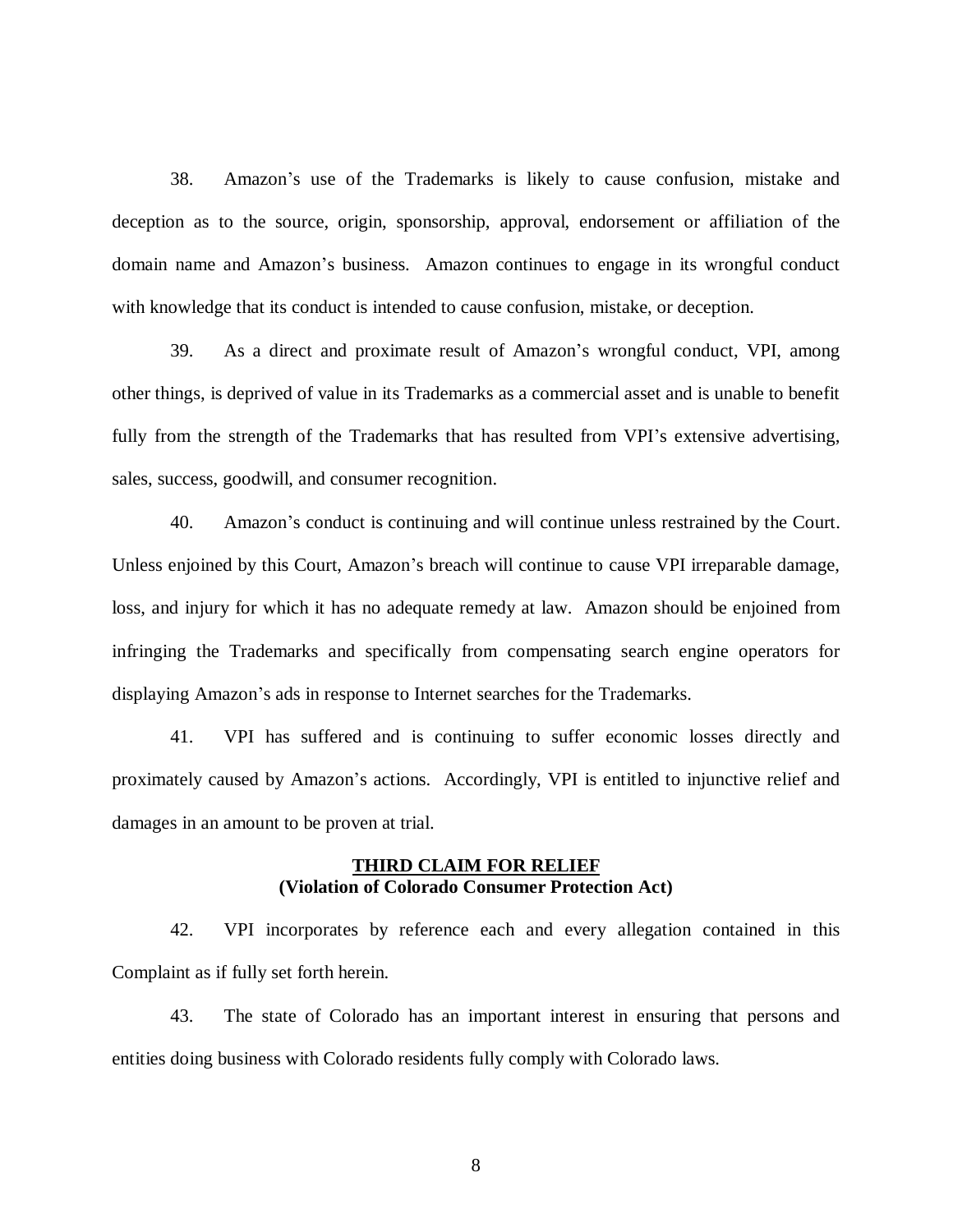44. Amazon's conduct complained of herein is a deceptive trade practice, in that, *inter alia*, Amazon knowingly passes off goods of another as those of VPI, knowingly makes false representations as to the characteristics of VPI's goods; knowingly disparages the business and goods of VPI by false and misleading representations of fact; and knowingly fails to disclose material information concerning VPI's goods, which information was known to Amazon at the time of its advertisements, and was intended to induce consumers to enter into transactions with Amazon.

45. Amazon's conduct occurred in the course of its business, vocation or occupation.

46. The products offered by VPI and Amazon implicate the public interest.

47. The conduct alleged herein occurs and continues to occur in the course of the Amazon's business. The conduct is part of a pattern or generalized course of conduct repeated on numerous occasions daily.

48. Amazon has engaged and continues to engage in these activities knowingly, willfully, and deliberately.

49. VPI has been directly and proximately injured in its business and property by the Amazon's conduct complained of herein in violation of VPI's rights under C.R.S. § 6-1-105.

50. Amazon's violations of C.R.S. § 6-1-105 have caused VPI to sustain monetary damages, loss, and injury in an amount to be determined at the time of trial.

51. In addition, pursuant to C.R.S. § 6-1-113, VPI is entitled to treble damages, attorney's fees and costs of suit, all in amounts to be determined at trial.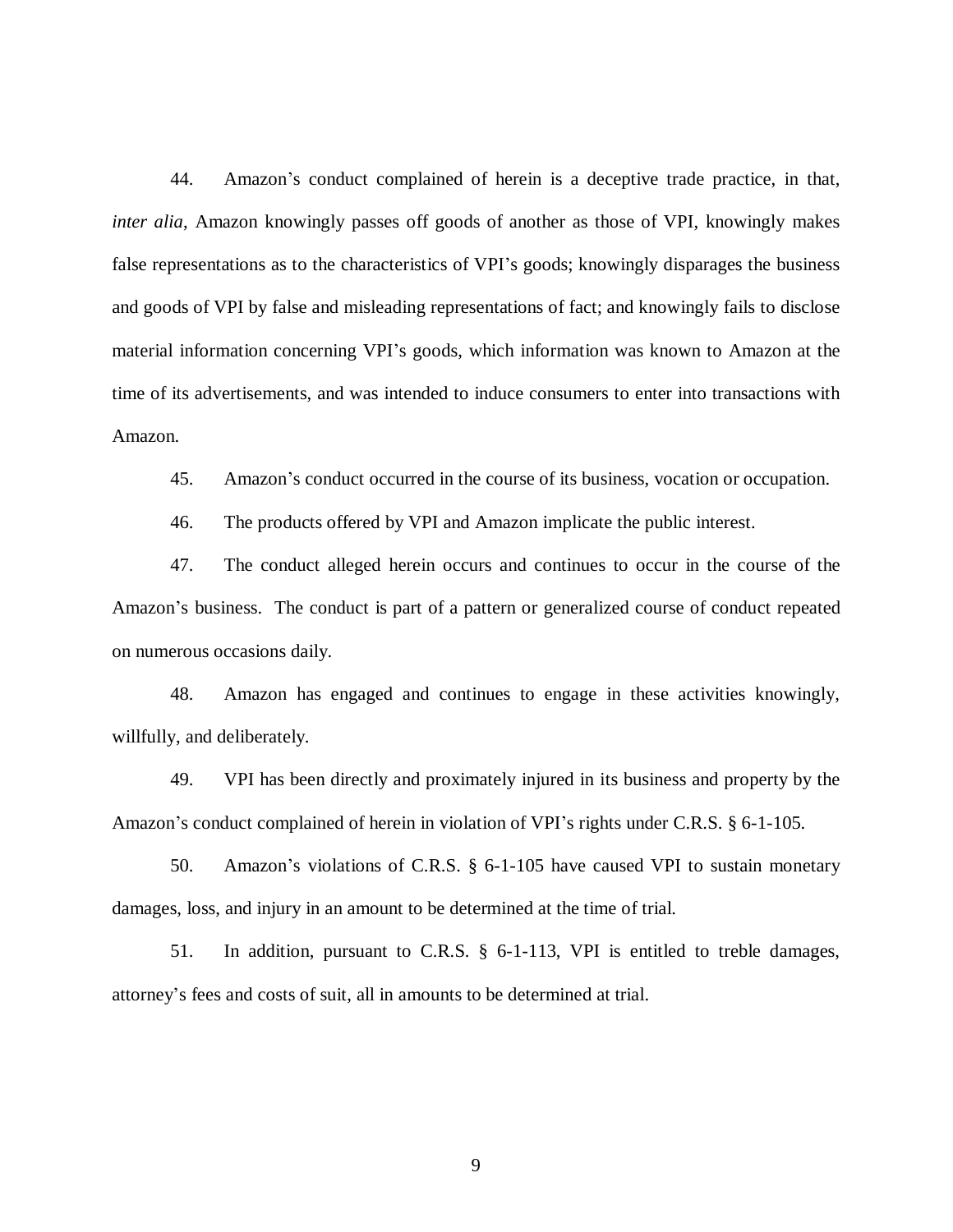52. Unless enjoined by this Court, Amazon's violation of C.R.S. § 6-1-105 will continue to cause VPI to sustain irreparable damage, loss, and injury for which VPI has no adequate remedy at law.

#### **FOURTH CLAIM FOR RELIEF** (**Unfair Competition)**

53. VPI realleges and incorporates by reference each of the preceding allegations of this Complaint as though fully set forth here.

54. The acts and conduct of Amazon as alleged above constitute unfair competition with VPI under Colorado and federal common law.

55. Amazon's acts and conduct as alleged above have damaged and will continue to damage VPI in an amount that is unknown at the present time.

# **FIFTH CLAIM FOR RELIEF (Tortious Interference with Business Relationships)**

56. VPI incorporates by reference each and every allegation contained in this complaint as if fully set forth herein.

57. Upon information and belief, VPI has entered into and/or had a reasonable expectation that it would maintain or enter into contracts or business relationships with certain third parties who were existing VPI customers or who had communicated their interest in establishing prospective contractual relationship with VPI. VPI is aware that numerous of its existing and/or prospective customers have attempted to communicate with VPI or to obtain additional information about VPI and its products through VPI's Internet website.

58. Amazon was aware of these contracts and/or prospective business relations of VPI, and of the fact that prospective customers in the industry utilize the Internet as a means of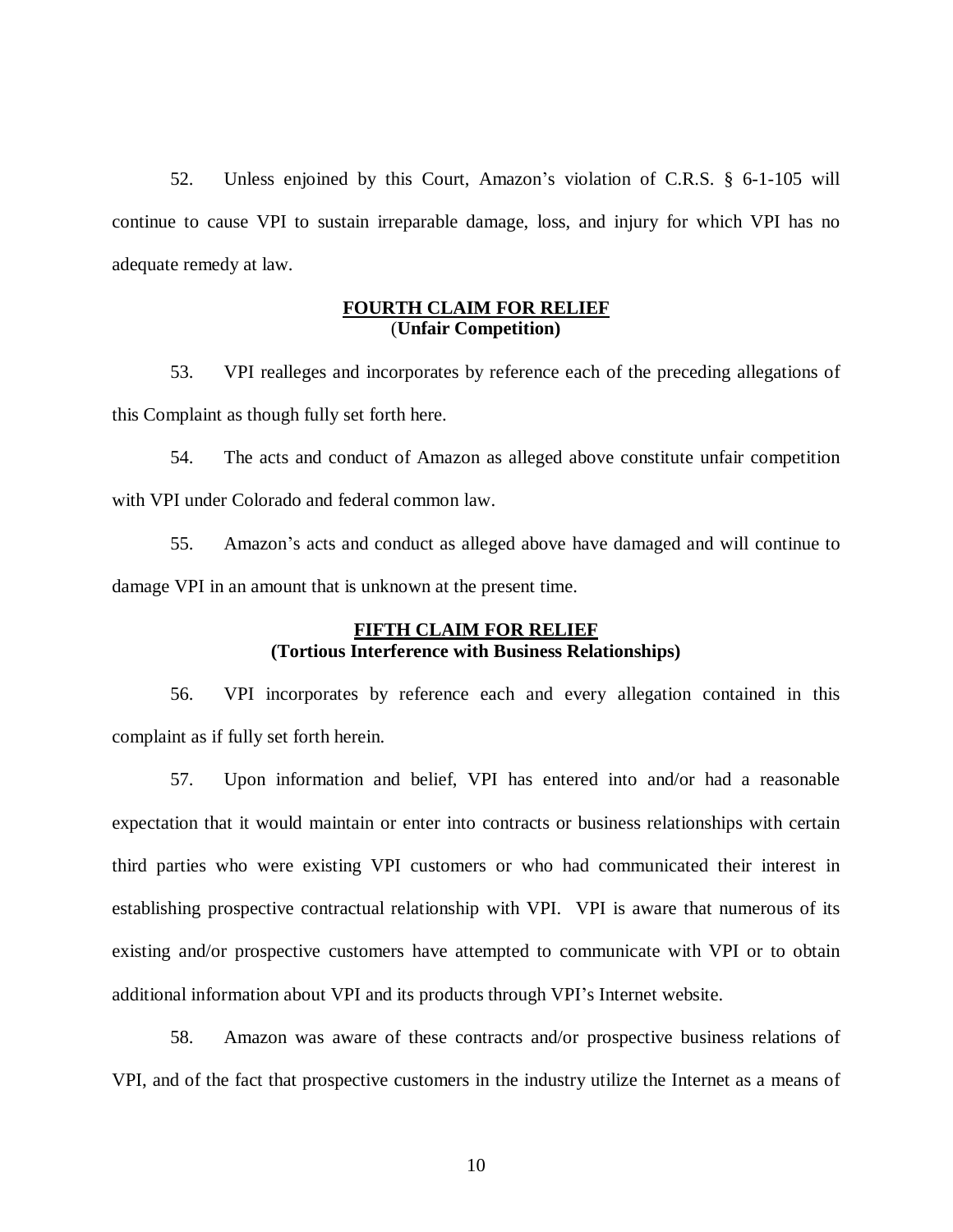contacting or obtaining additional information concerning computer learning products such as those marketed and sold by VPI.

59. Amazon knowingly and willfully interfered in VPI's contracts and/or business expectancies by diverting customers from VPI's website through their acts of trademark infringement, unfair competition, deceptive trade practices and other unlawful conduct. As a result of the Amazon's conduct, customers were induced to breach or terminate contracts, business relationships or expectancies with VPI.

60. Amazon's conduct as complained of herein was knowing, willful, malicious and deliberate.

61. VPI has been damaged by the Amazon's conduct as complained of herein, in an amount to be determined at trial.

## **SIXTH CLAIM FOR RELIEF (Common Law Trademark and Trade Name Infringement)**

62. VPI incorporates by reference each and every allegation contained in this complaint as if fully set forth herein.

63. VIDEO PROFESSOR is a trademark and trade name belonging to VPI. VPI has used this mark continuously since at least 1987 and its use is prior to that of the Amazon's use of the VP Domain Names.

64. The Amazon's activities have caused and are likely to continue to cause confusion between the Amazon and/or its products and VPI and/or its products, and such unlawful activities infringe the valuable common law trademark and other rights of VPI in its VIDEO PROFESSOR marks. The Amazon actions, as alleged herein, misrepresent the nature characteristics or qualities of its goods or commercial activities.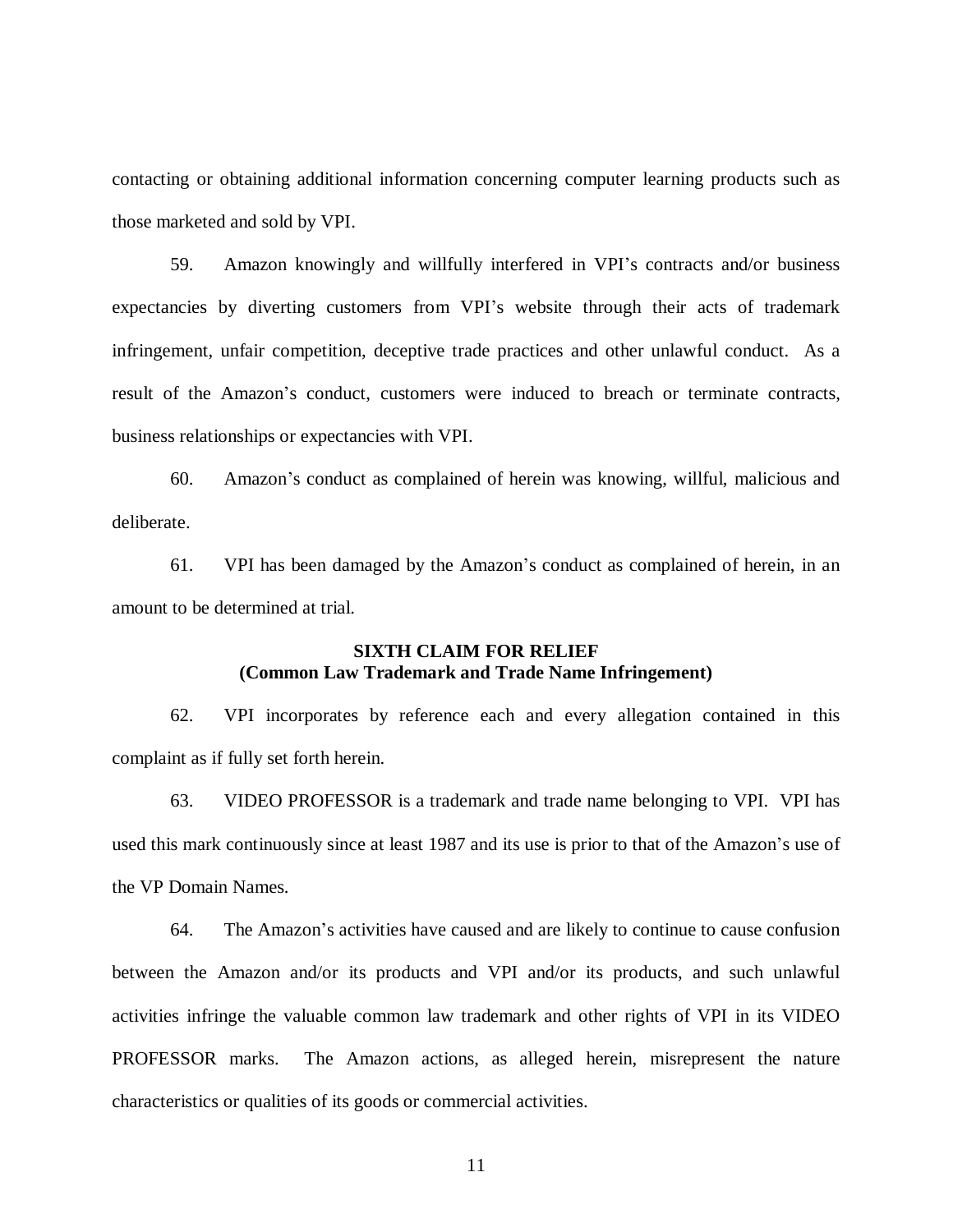65. The acts and conduct of the Amazon, as alleged herein, constitute the infringement of VPI's common law rights in its trademark and trade name, and an effort to misappropriate VPI's trademark and trade name.

66. Amazon's aforesaid acts have caused VPI to sustain monetary damage, loss and injury, in an amount to be determined at the time of trial.

67. Amazon has engaged and continues to engage in these activities knowingly, willfully, maliciously and deliberately, so as to justify the assessment of exemplary damages against them, in an amount to be determined at the time of trial.

68. Amazon's aforesaid acts, unless enjoined by this Court, will continue to cause VPI to sustain irreparable damage, loss and injury, for which VPI has no adequate remedy at law.

#### **SEVENTH CLAIM FOR RELIEF (Accounting)**

69. VPI incorporates by reference each and every allegation contained in this complaint as if fully set forth herein.

70. VPI is entitled, pursuant to 15 U.S.C. § 1117, to recover any and all profits of Amazon that are attributable to his acts of infringement.

71. VPI is entitled, pursuant to 15 U.S.C. § 1117, to actual damages or statutory damages, sustained by virtue of Amazon's acts of infringement.

72. The amount of money due from Amazon is unknown to VPI and cannot be ascertained without a detailed accounting by Amazon of the precise number of units of infringing material offered for distribution and distributed by Amazon.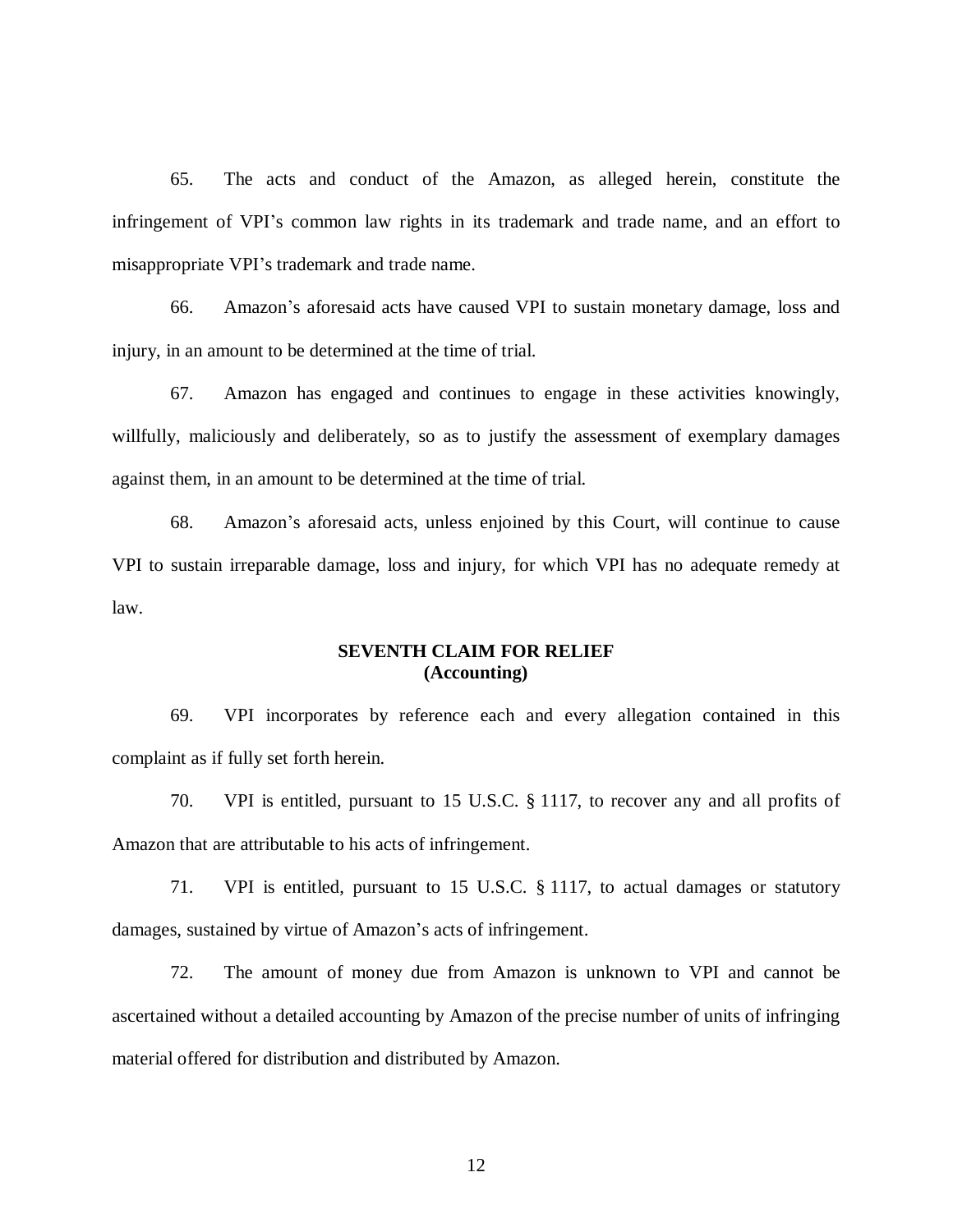# **EIGHTH CLAIM FOR RELIEF (Imposition of a Constructive Trust upon Illegal Profits)**

73. VPI incorporates by reference each and every allegation contained in this complaint as if fully set forth herein.

74. Amazon's conduct constitutes deceptive, fraudulent, and wrongful conduct. By virtue of Amazon's wrongful conduct, Amazon has illegally received money and profits that rightfully belong to VPI.

75. Upon information and belief, Amazon holds the illegally received money and profits in the form of bank accounts, real property, or personal property that can be located and traced.

76. Amazon holds the money and profits he has illegally received as constructive trustee for the benefit of VPI.

**WHEREFORE**, VPI prays for judgment against Amazon as follows:

A. That Amazon, its agents, servants, employees, and attorneys, and all other persons in active concert or participation with it who receive actual notice of the injunction, be temporarily, preliminarily, and permanently enjoined from, without permission from VPI, using in any fashion, including the purchase of VPI's Trademarks as adwords or keywords from Google, or any other search engine operator and the marketing or sale of Professor Teaches CD-ROMs, the VIDEO PROFESSOR trademark, any colorable imitations thereof, or any marks confusingly similar thereto;

B. That VPI be awarded damages in an amount to be determined at trial based on each of the claims set forth herein;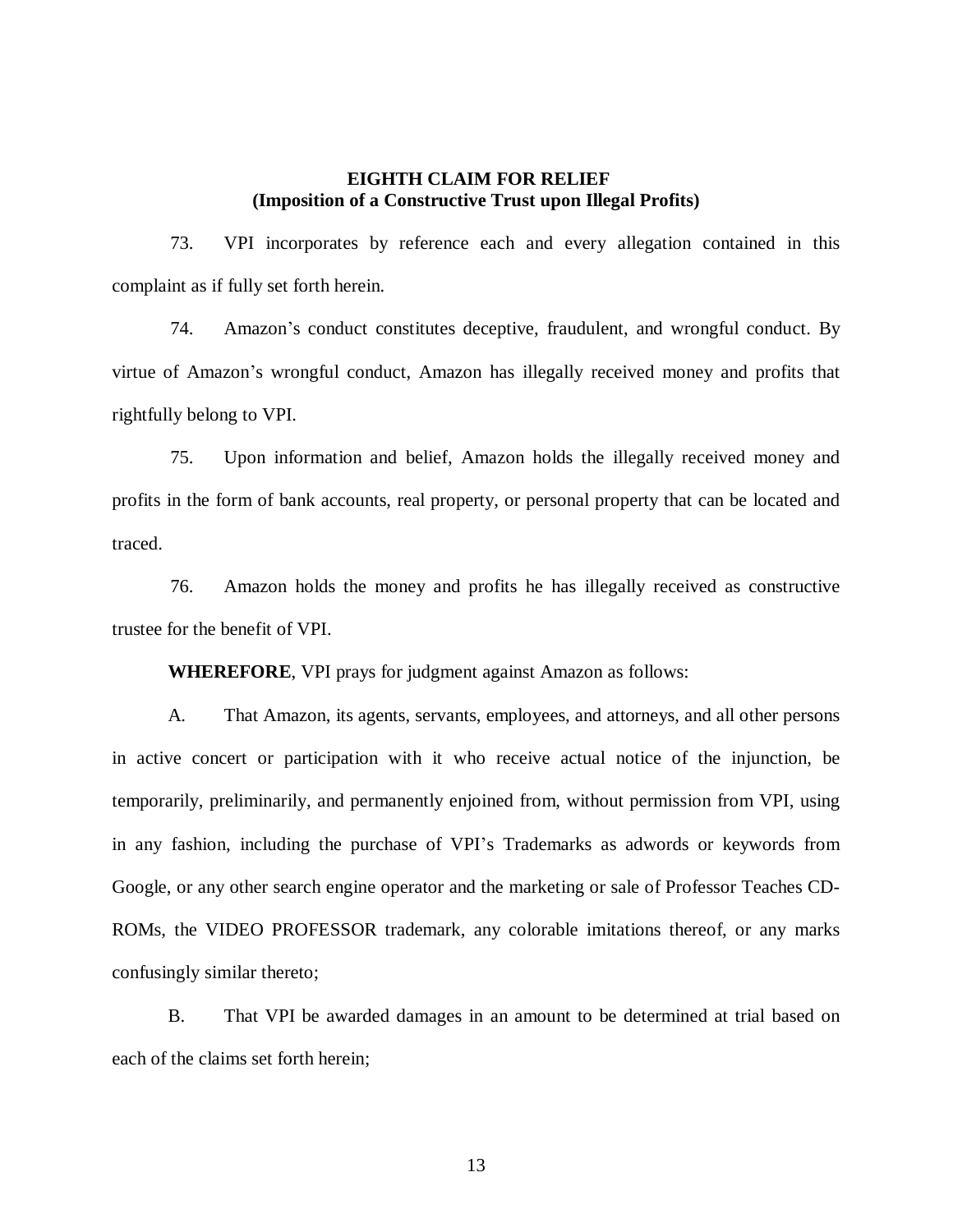C. That VPI be awarded damages and restitution, in an amount to be determined at trial, under 15 U.S.C. § 1117(a) for the total profits received by Amazon from, and any damages sustained by VPI as a result of Amazon's actions;

D. That VPI be awarded under 15 U.S.C. § 1117(a) enhanced damages, up to three times the amount found as actual damages for Amazon's trademark infringement and false designations of origin, descriptions and representations, in an amount to be determined at trial;

E. That VPI be awarded treble damages and attorney's fees for Amazon's deceptive trade practices under C.R.S. § 6-1-113;

F. That Amazon be ordered to make a written report within a reasonable period, to be filed with the Court, detailing the manner of Amazon's compliance with the requested injunctive and mandatory relief above;

G. That VPI be awarded its reasonable attorney's fees and costs of suit under 15 U.S.C. § 1117(a) and C.R.S. § 6-1-113;

H. That a constructive trust be imposed on the illegal profits generated as a result of Amazon's wrongful conduct;

I. That VPI be awarded pre-judgment and post-judgment interest and its costs of the litigation, and

J. That VPI be awarded such other relief as the Court may deem just and proper.